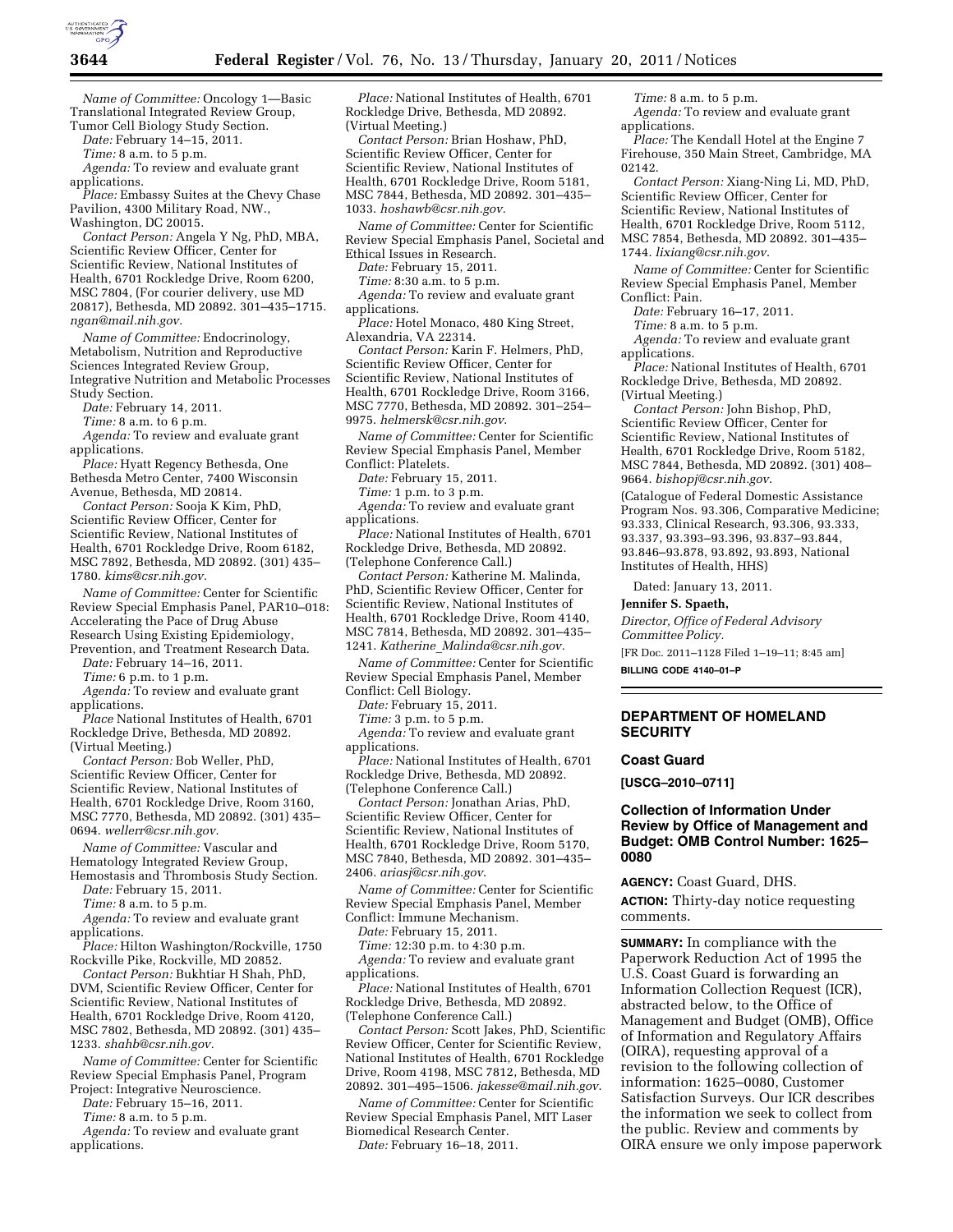burdens commensurate with our performance of duties.

**DATES:** Comments must reach the Coast Guard and OIRA on or before February 22, 2011.

**ADDRESSES:** You may submit comments identified by Coast Guard docket number [USCG–2010–0711] to the Docket Management Facility (DMF) at the U.S. Department of Transportation (DOT) and/or to OIRA. To avoid duplicate submissions, please use only one of the following means:

(1) *Online:* (a) To Coast Guard docket at *[http://www.regulation.gov.](http://www.regulation.gov)* (b) To OIRA by e-mail via: *[OIRA](mailto:OIRA-submission@omb.eop.gov)[submission@omb.eop.gov.](mailto:OIRA-submission@omb.eop.gov)* 

(2) *Mail:* (a) DMF (M–30), DOT, West Building Ground Floor, Room W12–140, 1200 New Jersey Avenue, SE., Washington, DC 20590–0001. (b) To OIRA, 725 17th Street, NW., Washington, DC 20503, attention Desk Officer for the Coast Guard.

(3) *Hand Delivery:* To DMF address above, between 9 a.m. and 5 p.m., Monday through Friday, except Federal holidays. The telephone number is 202– 366–9329.

(4) *Fax:* (a) To DMF, 202–493–2251. (b) To OIRA at 202–395–6566. To ensure your comments are received in a timely manner, mark the fax, attention Desk Officer for the Coast Guard.

The DMF maintains the public docket for this Notice. Comments and material received from the public, as well as documents mentioned in this Notice as being available in the docket, will become part of the docket and will be available for inspection or copying at room W12–140 on the West Building Ground Floor, 1200 New Jersey Avenue, SE., Washington, DC, between 9 a.m. and 5 p.m., Monday through Friday, except Federal holidays. You may also find the docket on the Internet at *[http://www.regulations.gov.](http://www.regulations.gov)* 

A copy of the ICR is available through the docket on the Internet at *[http://](http://www.regulations.gov) [www.regulations.gov.](http://www.regulations.gov)* Additionally, copies are available from: COMMANDANT (CG–611), ATTN: PAPERWORK REDUCTION ACT MANAGER, U.S. COAST GUARD, 2100 2ND ST., SW., STOP 7101, WASHINGTON, DC 20593–7101.

**FOR FURTHER INFORMATION CONTACT:** Ms. Kenlinishia Tyler, Office of Information Management, telephone 202–475–3652 or fax 202–475–3929, for questions on these documents. Contact Ms. Renee V. Wright, Program Manager, Docket Operations, 202–366–9826, for questions on the docket.

**SUPPLEMENTARY INFORMATION:** 

# **Public Participation and Request for Comments**

This Notice relies on the authority of the Paperwork Reduction Act of 1995; 44 U.S.C. Chapter 35, as amended. An ICR is an application to OIRA seeking the approval, extension, or renewal of a Coast Guard collection of information (Collection). The ICR contains information describing the Collection's purpose, the Collection's likely burden on the affected public, an explanation of the necessity of the Collection, and other important information describing the Collections. There is one ICR for each Collection.

The Coast Guard invites comments on whether this ICR should be granted based on the Collection being necessary for the proper performance of Departmental functions. In particular, the Coast Guard would appreciate comments addressing: (1) The practical utility of the collections; (2) the accuracy of the estimated burden of the collection; (3) ways to enhance the quality, utility, and clarity of information subject to the collection; and (4) ways to minimize the burden of collections on respondents, including the use of automated collection techniques or other forms of information technology. These comments will help OIRA determine whether to approve the ICR referred to in this Notice.

We encourage you to respond to this request by submitting comments and related materials. Comments to Coast Guard or OIRA must contain the OMB Control Number of the ICR. They must also contain the docket number of this request [USCG 2010–0711], and must be received by February 22, 2011. We will post all comments received, without change, to *<http://www.regulations.gov>*. They will include any personal information you provide. We have an agreement with DOT to use their DMF. Please see the "Privacy Act" paragraph below.

# **Submitting Comments**

If you submit a comment, please include the docket number [USCG– 2010–0711], indicate the specific section of the document to which each comment applies, providing a reason for each comment. You may submit your comments and material online (via *<http://www.regulations.gov>*), by fax, mail, or hand delivery, but please use only one of these means. If you submit a comment online via *[http://](http://www.regulations.gov) [www.regulations.gov,](http://www.regulations.gov)* it will be considered received by the Coast Guard when you successfully transmit the comment. If you fax, hand deliver, or mail your comment, it will be

considered as having been received by the Coast Guard when it is received at the DMF. We recommend you include your name, mailing address, an e-mail address, or other contact information in the body of your document so that we can contact you if we have questions regarding your submission.

You may submit comments and material by electronic means, mail, fax, or delivery to the DMF at the address under **ADDRESSES**, but please submit them by only one means. To submit your comment online, go to *[http://](http://www.regulations.gov)  [www.regulations.gov](http://www.regulations.gov)*, and type ''USCG– 2010–0711'' in the ''Keyword'' box. If you submit your comments by mail or hand delivery, submit them in an unbound format, no larger than 81⁄2 by 11 inches, suitable for copying and electronic filing. If you submit comments by mail and would like to know that they reached the Facility, please enclose a stamped, self-addressed postcard or envelope. We will consider all comments and material received during the comment period and will address them accordingly.

#### **Viewing Comments and Documents**

To view comments, as well as documents mentioned in this Notice as being available in the docket, go to *[http://www.regulations.gov,](http://www.regulations.gov)* click on the "read comments" box, which will then become highlighted in blue. In the ''Keyword'' box insert ''USCG–2010– 0711" and click "Search." Click the ''Open Docket Folder'' in the ''Actions'' column. You may also visit the DMF in Room W12–140 on the ground floor of the DOT West Building, 1200 New Jersey Avenue, SE., Washington, DC 20590, between 9 a.m. and 5 p.m., Monday through Friday, except Federal holidays.

OIRA posts its decisions on ICRs online at *[http://www.reginfo.gov/public/](http://www.reginfo.gov/public/do/PRAMain) [do/PRAMain](http://www.reginfo.gov/public/do/PRAMain)* after the comment period for each ICR. An OMB Notice of Action on each ICR will become available via a hyperlink in the OMB Control Number: USCG–2010–0711.

#### **Privacy Act**

Anyone can search the electronic form of comments received in dockets by the name of the individual submitting the comment (or signing the comment, if submitted on behalf of an association, business, labor union, *etc.*). You may review a Privacy Act statement regarding Coast Guard public dockets in the January 17, 2008, issue of the **Federal Register** (73 FR 3316).

#### **Previous Request for Comments**

This request provides a 30-day comment period required by OIRA. The